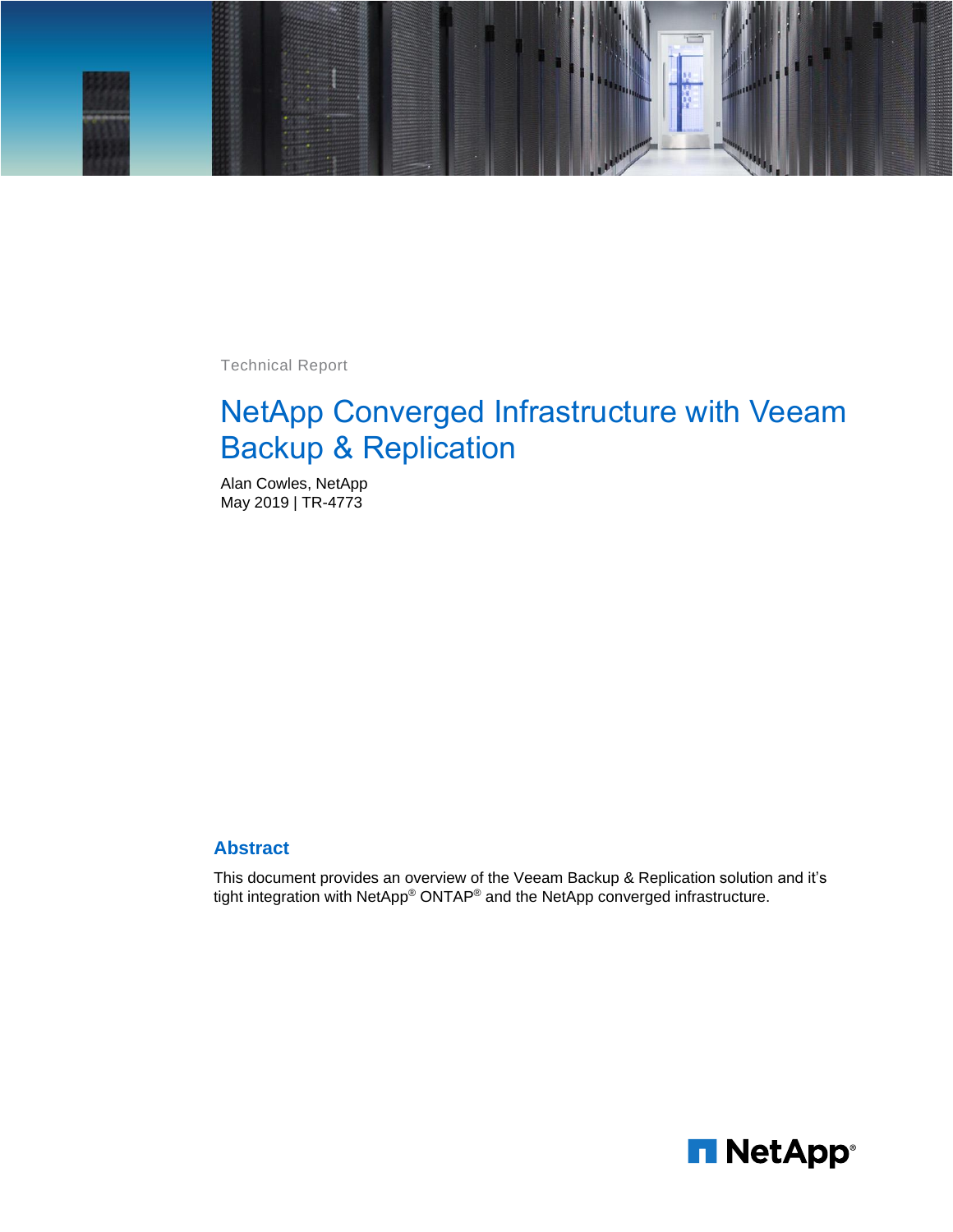#### **TABLE OF CONTENTS**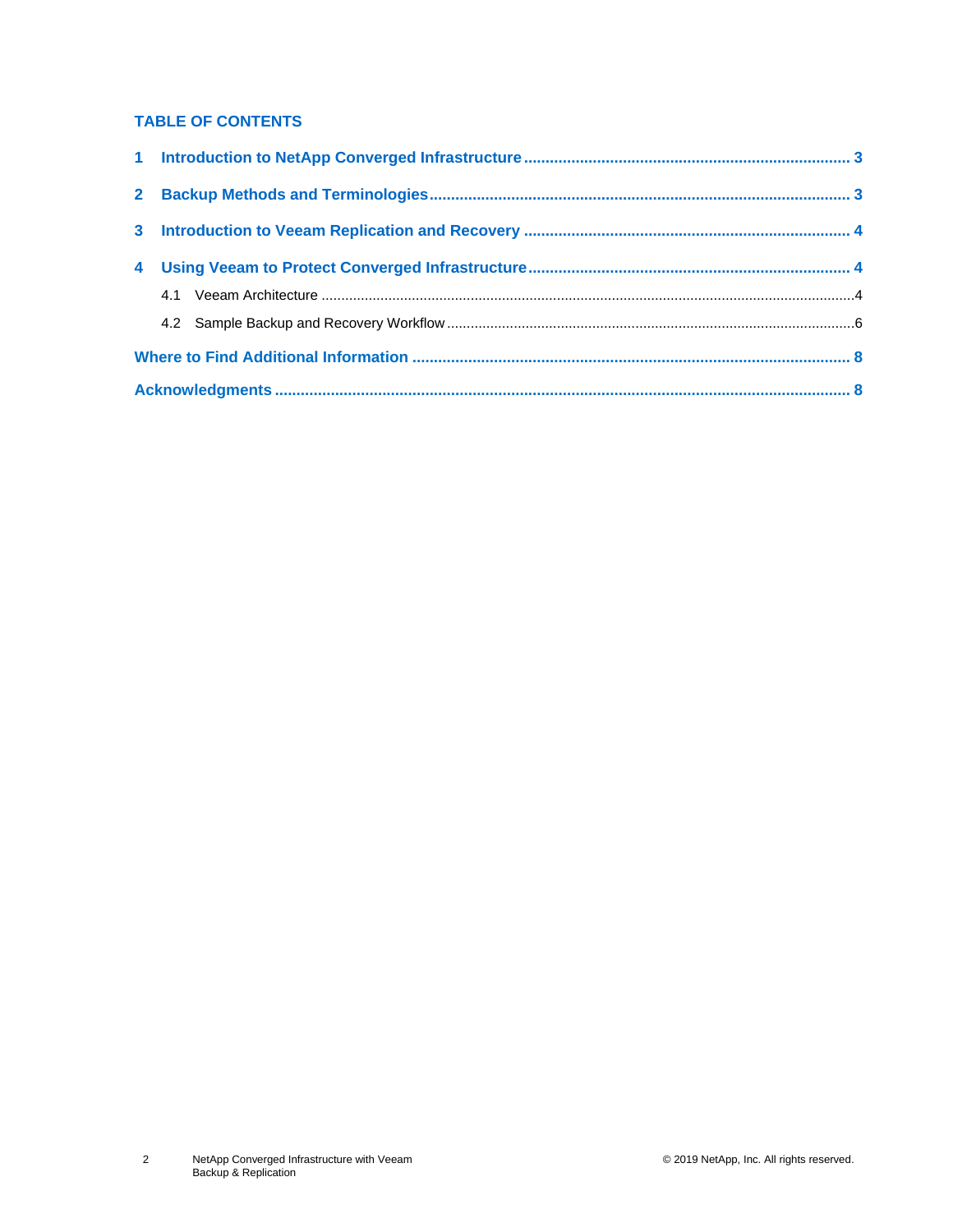### <span id="page-2-0"></span>**1 Introduction to NetApp Converged Infrastructure**

A common challenge in the IT infrastructure world is the complications that can arise from the subtle differences in the way individual products in different technology groups interact with each other. It's often difficult to make sure that networking, compute, and storage systems are all going interoperate in a predictable way from one deployment to the next. To address this issue, various technology vendors have collaborated to develop converged infrastructure.

NetApp is one such company, and NetApp provides the storage back-bone for these collaborative deployments. NetApp storage systems support SAN-based boot for the converged deployment, allowing each server to be extremely dynamic. NetApp also provides data storage to the deployed host OS through several block-based and IP-based protocols to support end user data access to both virtualized and bare metal resources.

# <span id="page-2-1"></span>**2 Backup Methods and Terminologies**

Backup is an overarching term used to describe data protection strategies for enterprise deployments. There are various methods for backing up data, whether by a manual copy or by an integrated mechanism in the hypervisor or storage system.

Many backup engines require a one-time complete backup of a resource, followed by additional incremental backups over time as data deviates from the baseline copy. The initial copying of data can take a long time depending on the size of the source data. However, NetApp Snapshot™ technology is a patented system that can instantaneously create a Snapshot copy of an entire NetApp storage volume.

The initial Snapshot copy is created rapidly as a metadata reference to blocks that exist in the current state of the WAFL file system. As these blocks are modified or deleted, their retrospective place in the Snapshot copy is occupied by the information in the original block. Each additional Snapshot copy taken also references the current file system state and only retains the changes in data since the previous Snapshot copy. In the same manner, you can use the NetApp SnapRestore® feature to instantly restore a single file or an entire volume to a specific place in time as referenced by an existing Snapshot copy.

Creating instant Snapshot copies for volumes or datastores is a useful feature, especially for static or file data, that is available on all NetApp storage arrays running ONTAP. However, there are a few caveats when creating file backups used to support virtual machines (VMs) hosted by a converged infrastructure. These machines often run specific applications like databases and mail servers, and you must consider the behavior of these applications during a backup window when creating a Snapshot copy. A backup is only as useful as the data that can be restored from it.

A point-in-time Snapshot copy of a VM created by NetApp Snapshot technology is the state of a machine at a particular moment. It captures the contents of system memory, however inconsistent, and all actions currently taking place at that moment in time. This is called a crash-consistent snapshot. Although it is effective for brute-force backup of system data, such a backup can result in the corruption or permanent loss of data at the OS or application level.

To correct this problem, specialized plug-ins or runtimes are available for VMs and specific applications that quiesce all operations for a moment and prepare them for backup. Use of these plug-ins or runtimes within VMware vCenter, NetApp SnapCenter®, or Veeam Backup & Replication creates a pristine copy of the data for capture by the Snapshot process (an application-consistent Snapshot copy). These time points are ideal for VM restoration should a disaster occur because an application-consistent backup makes sure that all applications and the machine itself are in an idle, stable state.

NetApp Snapshot copies provide the first level of defense against data loss. However, they cannot protect data in the event of a sitewide disaster. Often, enterprise-level deployments have both a primary site and a disaster recovery site. Both sites are online and in sync to meet defined recovery point objectives (RPO) and recovery time objectives (RTO) should a disaster occur. Meeting RPOs and RTOs became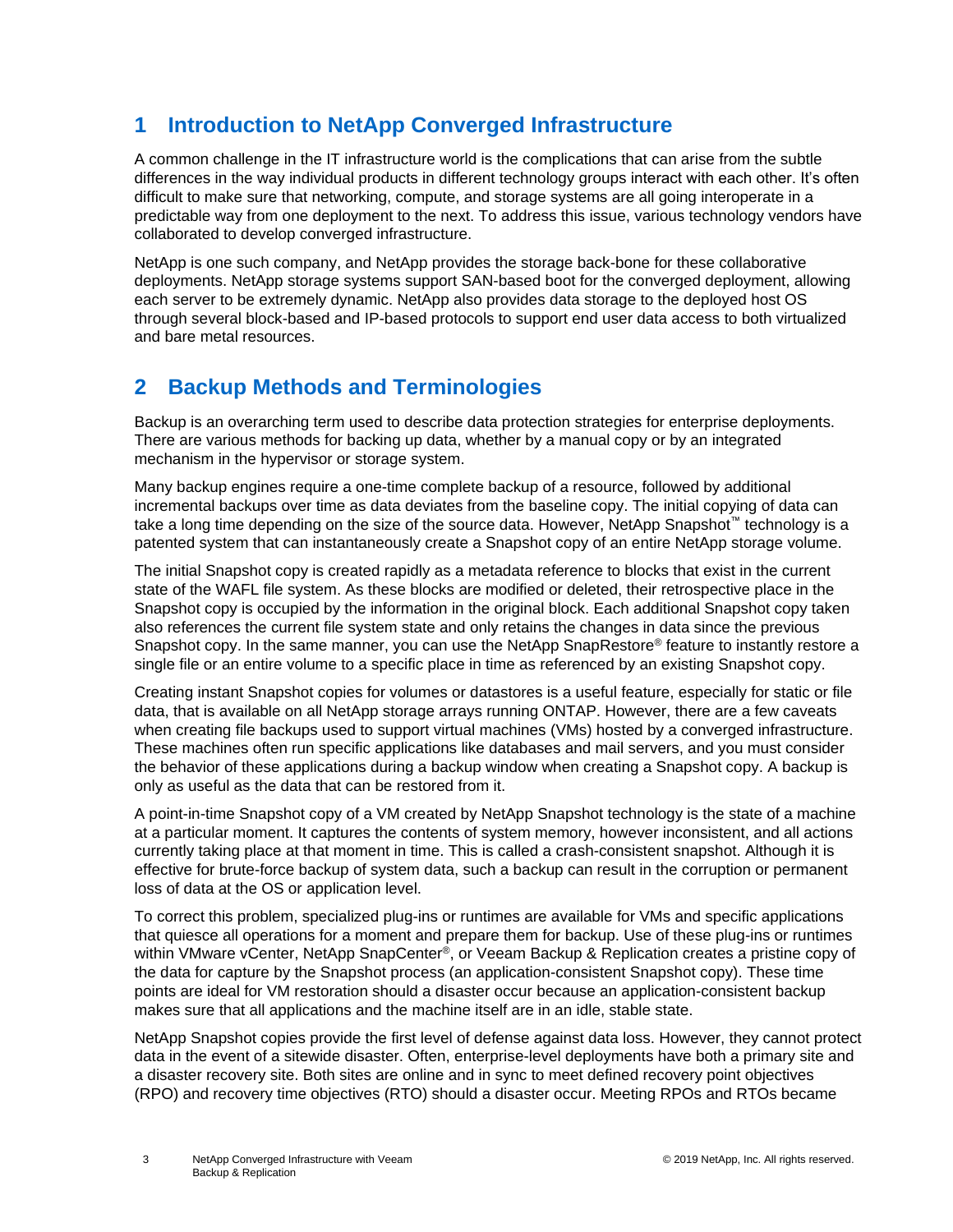much easier with the advent of converged infrastructure because identical stacks could be scoped and deployed at multiple sites more easily.

Emulating infrastructure at another site is ideal for the restoration of operations, but you do need dependable copies of data available at the mirrored location as well. Therefore, an additional layer of protection is created by replicating data to the remote site using NetApp SnapMirror® technology. This feature creates either synchronous and asynchronous copies of data at remote sites. Therefore, SnapMirror protects enterprise operations against a loss of access or even the complete loss of data at a site, and allows you to resume standard operations within your defined RPO and RTO.

In a manner analogous to the local Snapshot copy process, SnapMirror takes a baseline Snapshot copy and transfers this baseline when the site mirroring relationship is initialized. The ONTAP system can run regular updates to the mirror to make sure that copies of the data are available at both sites. The system can be configured in a synchronous manner to create identical data stores at both sites.

To meet RPOs, you can manage manual replication operations with tools such as NetApp SnapCenter and Veeam Backup & Replication. These tools place VMs in the environment in an application-consistent state before Snapshot copies are created locally and mirrored. During a disaster, you can elevate the remote site to the primary site to meet your defined RTO. After normal operations have resumed at the primary site, you can use SnapMirror resynchronization to restore the relationship and copy any changed data back to the original primary site.

### <span id="page-3-0"></span>**3 Introduction to Veeam Replication and Recovery**

Veeam has developed and sells the Veeam Backup & Replication application for virtual and physical environments. This proprietary application is available with a trialware license to customers that would like to perform full or incremental backups and restoration of the VMs in their environment.

It currently supports two primary hypervisors: Microsoft's Hyper-V and VMware's vSphere, which are both validated hypervisors in the NetApp converged infrastructure portfolio. In addition to using virtual snapshot technology, Veeam Backup & Replication has specialized integrations that allow it to interact directly with NetApp Snapshot technology in vSphere environments, to create storage snapshots. It can also access these storage snapshots directly with a built in NFS agent. The ability to mount NAS volumes from a NetApp controller and access snapshots directly allows Veeam Backup & Recovery to bypass individual hosts when performing backup, restore, and scanning operations.

As was first announced at NetApp Insight in October 2017, NetApp and Veeam have entered into a cooperative reseller agreement in March of 2018. This agreement allows NetApp to resell the complete Veeam Backup & Replication solution to NetApp converged infrastructure customers that would like to backup and restore virtual and physical machines in their environment.

# <span id="page-3-1"></span>**4 Using Veeam to Protect Converged Infrastructure**

This section provides a review of the Veeam Backup & Replication solution as it pertains to NetApp converged infrastructure solutions.

### <span id="page-3-2"></span>**4.1 Veeam Architecture**

The architecture of a Veeam Backup & Replication deployment consists of the following major components:

- Backup Server
- Backup & Replication Console
- Backup Proxy
- Runtime coordination process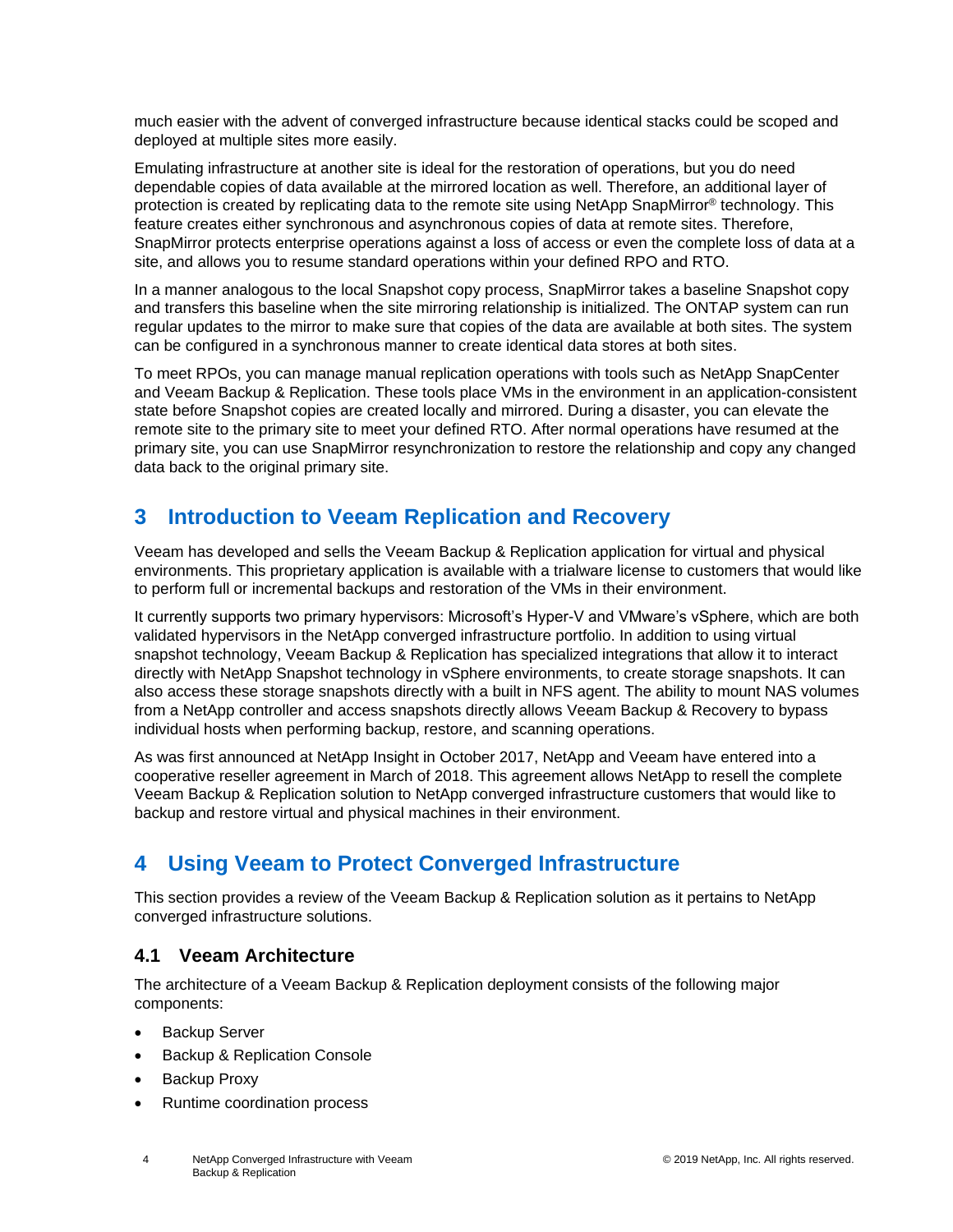#### • ONTAP integration

**Figure 1) Veeam architecture.**



#### **Backup Server**

This is the Microsoft Windows-based host where Veeam Backup & Replication is installed. The host can be physical or virtual, and it is hosted within the NetApp Converged Infrastructure. This server provides core functionality for the Veeam deployment and performs most administrative actions including coordinating all data protection activities (backup, replication, recovery verification, and restoration of protected systems). It controls all job scheduling, it is used to configure and manage all backup components in the infrastructure, and it can modify global settings.

#### **Backup and Replication Console**

The backup and replication console is the client-facing portion of a Veeam Backup and Replication installation. It is installed on the same server hosting the Backup Server by default, but it can also be installed in standalone mode on it's own server for a distributed deployment.

A large organization might want to deploy multiple remote consoles to ease management of the data protection environment. However, the Veeam Backup Server only permits a single active session in which modifications can be made. This can lead to an issue if multiple storage administrators are working at the same time. When the most recent save of configuration is committed, all other logged-in users are encouraged to refresh their session to see the updated configuration. If a user is disconnected from the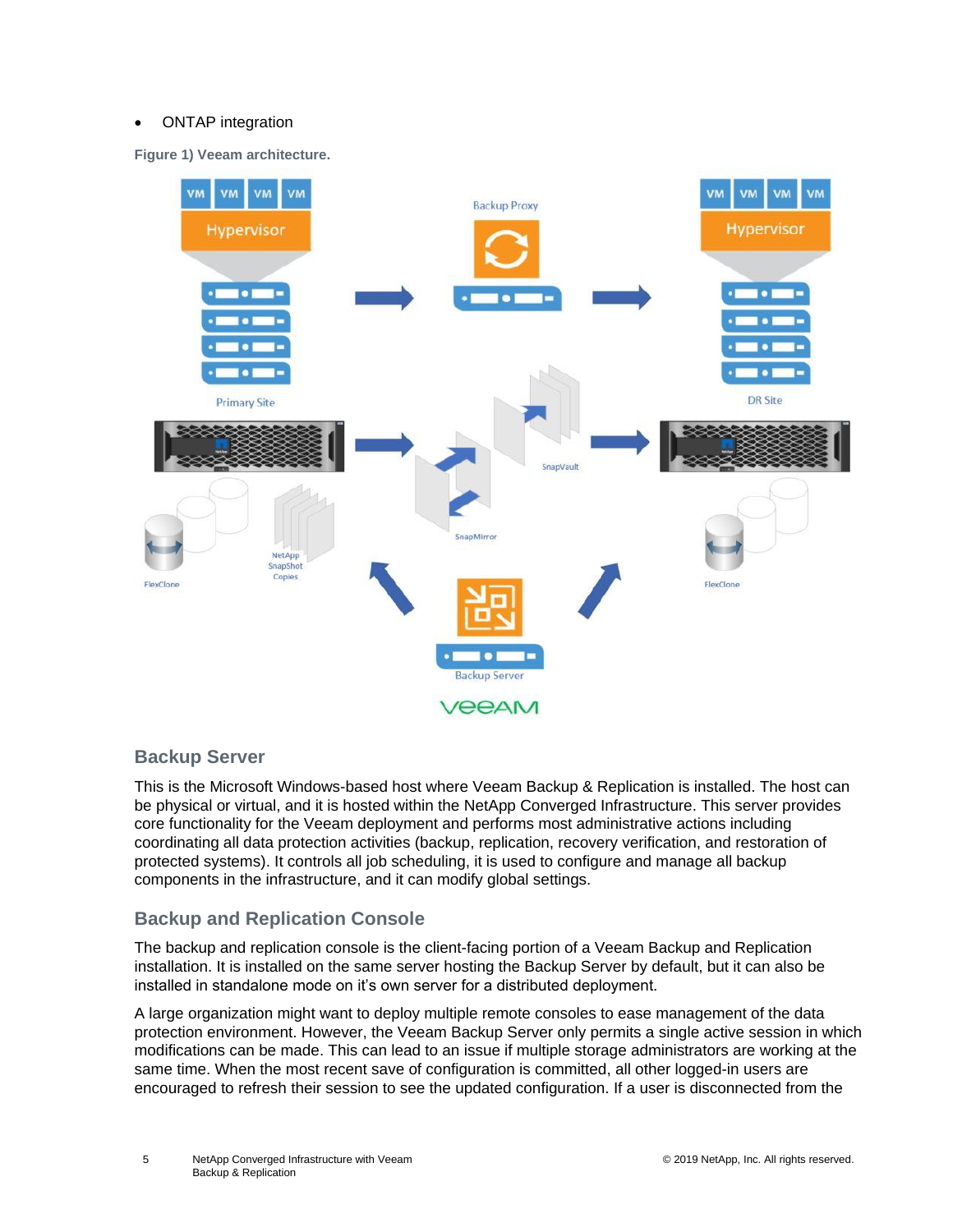remote console before a change can be committed, the existing session can be resumed for a period of five minutes. Otherwise, the user is asked to log in again.

#### **Backup Proxy**

Backup proxy servers are installed to distribute the load of backup and recovery operations. When Veeam Backup & Replication is first installed to a converged infrastructure, all job activities and data movement passes through the backup server. Passing all data-protection traffic through the backup server in a large-scale environment can have adverse effects on the server itself. Backup proxies can be installed on dedicated physical or virtual Microsoft Windows servers and made available at either the primary or disaster recovery datacenter to move data between sites.

#### **Runtime Coordination Process**

Veeam's backup for virtual guests is an agentless process that uses a runtime process that is not persistent on VMs. If a backup job must be application-aware, the guest filesystem of a VM must be indexed, or transation logs must be processed before backup completion, runtime is enabled for that backup operation. After the backup operation is complete, runtime is removed. If the guest being backed up is a Microsoft Windows VM, a guest interaction proxy must be deployed in the environment. All other guest operating systems have their runtime functionality managed by the backup server.

#### **ONTAP Integration**

Integration between Veeam Backup & Replication and a NetApp Converged Infrastructure environment is managed with a wizard in the Storage Infrastructure view. You must provide the credentials required to access your cluster, and select the volumes that contain your VMware datastores. Volume selection can be performed automatically by having Veeam scan the system for VMware Virtual Machine File System (VMFS) volumes, or it can be selected individually from the wizard.

In a converged infrastructure environment using SnapMirror or NetApp SnapVault® technology for data protection, these relationships must be established outside of the Veeam console. The SAN or network must be configured correctly to allow the backup proxy to access the storage system. The backup proxy requires no special configuration to access NFS or ISCSI datastores. However if you are using Fiber Channel datastores, then you should create and configure a dedicated igroup to include the WWN ID of the backup proxy servers at the site.

For direct NFS access to datastore contents, you must create an export for Veeam to use it's mounting functionality to load virtual guests for testing, development, or restoration.

### <span id="page-5-0"></span>**4.2 Sample Backup and Recovery Workflow**

A sample workflow for the backup and recovery of an application within your converged infrastructure consists of the following steps:

- Verify connectivity with storage systems
- Identify VM datastores
- Identify the RTO and RPO objectives
- Licensing the appropriate ONTAP features
- Create mirror and vault relationships
- Validate the data protection solution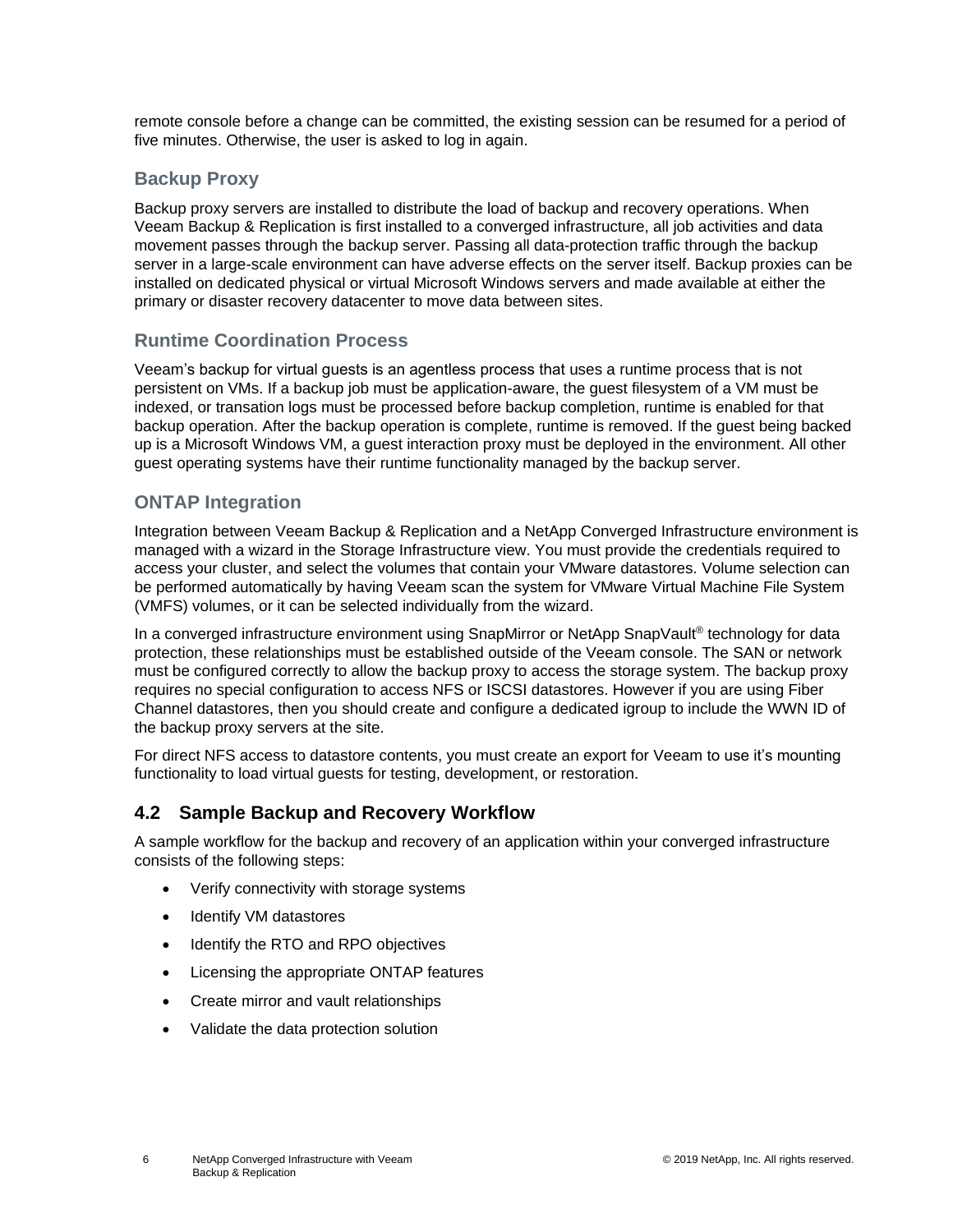### **Verify Connnectivity With Storage Systems**

To manage a NetApp ONTAP system as a part of your converged infrastructure, you must verify that it is discovered by Veeam Backup & Replication. This process starts by performing an initial system scan which identifies all cluster members, networking information, volumes, LUNS, and existing NetApp Snapshot copies. Veeam Backup & Replication then creates a list of all of the snapshots for each volume and a list of all LUNs and NFS exports. It then validates whether or not the backup proxies can communicate with the storage system. It does this by validating the protocol licenses enabled on the storage system, and it confirms whether the respective servers are running within the ONTAP environment. The backup proxies then test each protocol—ISCSI, NFS, or FC—that it is planning to use to access storage data for protection and verifies that the connection is available.

### **Identify the Virtual Machine Datastores**

Veeam Backup & Replication then scans each ESXi host in the converged infrastructure that has been added to its configuration. This scan validates each datastore that is exported from the ONTAP storage ,system and catalogs each VM present. A Veeam storage snapshot is created for each VM found. The storage snapshot is then used to create a rough list of the VMs that Veeam is responsible for protecting.

This list is validated by mounting the newly created storage snapshots and verifying their contents against those of the datastore exports from the ONTAP system. After this, Veeam purges any orphaned snapshots, that is to say, snapshots that are not locked as a part of a snapshot chain and listed within the database.

### **Identify the RPO and RTO Objectives**

The type of backup taken depends on the RPO and RTO, as defined by the organization. If a VM must be restored to a point in time before a data corruption event, you must verify that your backup and retention policies account for those requirements when you perform your backups. Local NetApp Snapshot copies might not meet this requirement if the site becomes unavailable, or if the recovery point is beyond the current Snapshot retention window. Using a SnapVault relationship on a remote converged infrastructure to keep archived copies can help meet this requirement, but you need to be aware of the time it takes to restore data from a remote archive to an active running state.

### **Licensing the Appropriate ONTAP Features**

Veeam Backup & Replication requires that ONTAP has available entitlements for SnapRestore and NetApp FlexClone® technology enabled on the storage system. Without these features licensed and enabled, the core functionality of Veeam will not function as intended. It uses SnapRestore to perform single-file restores from NetApp Snapshot copies. In addition, it uses FlexClone to access a block protocol datastore by creating a thin clone of an existing LUN from a base snapshot and mounting it to an ESXi host in the converged infrastructure for access.

### **Create Mirror and Vault Relationships**

When using Veeam Backup & Replication to protect VM datastores in your converged infrastructure thought remote replication, you must manually create SnapMirror or SnapVault relationships for each volume that you wish to protect. In ONTAP 9.3 and later, NetApp supports SnapMirror Unified Replication, in which all relationship types are XDP (extended data protection), and the default retention policy is MirrorAndVault. This configuration allows you to keep a synchronized mirror at your disaster recovery site and also to keep a number of legacy NetApp Snapshot copies to restore VMs from should a disaster occur at your primary site.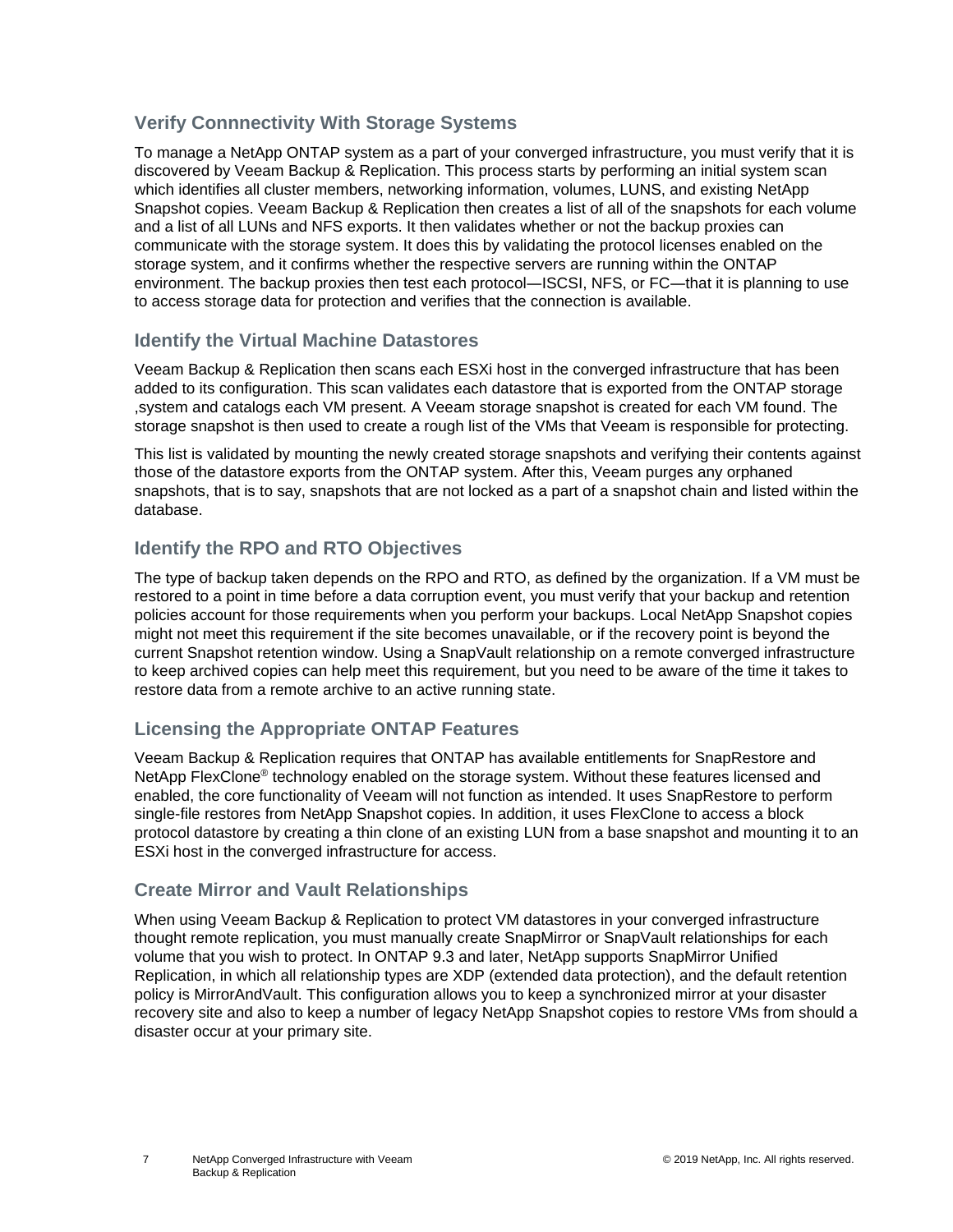#### **Validate the Data Protection Solution**

After a data protection relationship is established between your primary and disaster recovery datacenters, you can validate the data in your local converged infrastructure or at the disaster recovery site. Features like NetApp SnapRestore then allow you to recover data incrementally from a Snapshot copy. In addition, if your converged infrastructure is hosting test or development infrastructure, you can use NetApp FlexClone to create a writeable clone of a client. You can then use it to validate code or software upgrades without affecting your production environment.

## <span id="page-7-0"></span>**Where to Find Additional Information**

To learn more about the information that is described in this document, review the following documents and/or websites:

- Veeam and NetApp Take Relationship to New Level with Resell Agreement [https://www.veeam.com/news/veeam-and-netapp-take-relationship-to-new-level-with-resell](https://www.veeam.com/news/veeam-and-netapp-take-relationship-to-new-level-with-resell-agreement.html)[agreement.html](https://www.veeam.com/news/veeam-and-netapp-take-relationship-to-new-level-with-resell-agreement.html)
- Veeam + NetApp Delivering the Always-On Next-Gen Data Center <https://www.veeam.com/executive-blog/netapp-next-generation-data-center-solution.html>

Information about Veeam and Netapp Integration:

• Configuration Guide and Best Practices for NetApp and Veeam Backup & Replication 9.5 [https://www.veeam.com/netapp-configuration-best-practices-guide\\_wpp.pdf](https://www.veeam.com/netapp-configuration-best-practices-guide_wpp.pdf)

### <span id="page-7-1"></span>**Acknowledgments**

Special thanks to Lindsey Street and Ankita Dhawale for their assistance in the preparation, validation, and editing of this document.